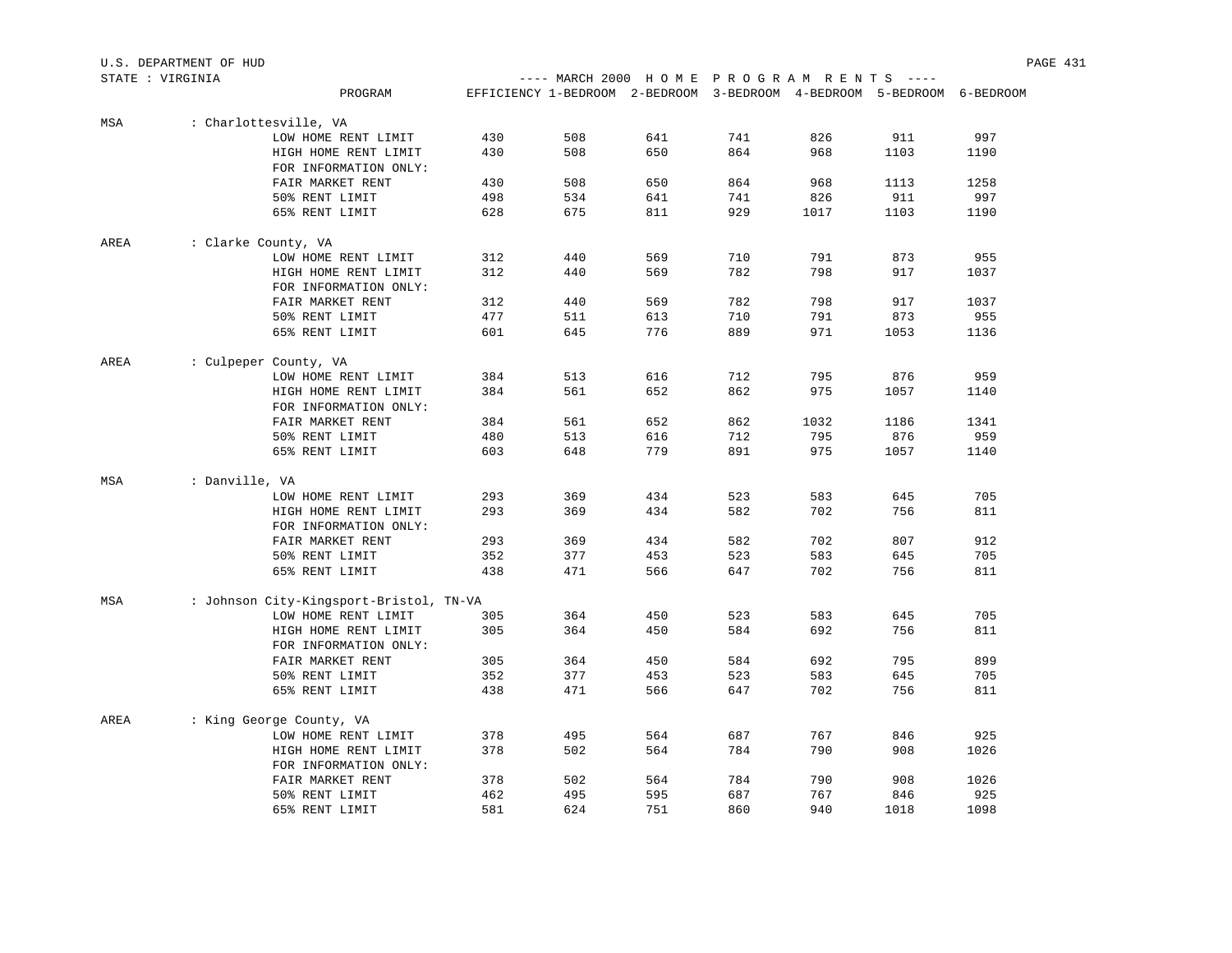|                  | U.S. DEPARTMENT OF HUD |                                              |     |     |            |            |                                                                        |      | PAGE 432    |  |
|------------------|------------------------|----------------------------------------------|-----|-----|------------|------------|------------------------------------------------------------------------|------|-------------|--|
| STATE : VIRGINIA |                        |                                              |     |     |            |            | ---- MARCH 2000 HOME PROGRAM RENTS ----                                |      |             |  |
|                  |                        | PROGRAM                                      |     |     |            |            | EFFICIENCY 1-BEDROOM 2-BEDROOM 3-BEDROOM 4-BEDROOM 5-BEDROOM 6-BEDROOM |      |             |  |
| MSA              | : Lynchburg, VA        |                                              |     |     |            |            |                                                                        |      |             |  |
|                  |                        | LOW HOME RENT LIMIT                          | 349 | 384 | 443        | 552        | 616                                                                    | 680  | 743         |  |
|                  |                        | HIGH HOME RENT LIMIT                         | 349 | 384 | 443        | 582        | 702                                                                    | 801  | 860         |  |
|                  |                        | FOR INFORMATION ONLY:                        |     |     |            |            |                                                                        |      |             |  |
|                  |                        | FAIR MARKET RENT                             | 349 | 384 | 443        | 582        | 702                                                                    | 807  | 912         |  |
|                  |                        | 50% RENT LIMIT                               | 372 | 398 | 478        | 552        | 616                                                                    | 680  | 743         |  |
|                  |                        | 65% RENT LIMIT                               | 463 | 498 | 599        | 684        | 743                                                                    | 801  | 860         |  |
| MSA              |                        | : Norfolk-Virginia Beach-Newport News, VA-NC |     |     |            |            |                                                                        |      |             |  |
|                  |                        | LOW HOME RENT LIMIT                          | 431 | 461 | 555        | 640        | 715                                                                    | 788  | 862         |  |
|                  |                        | HIGH HOME RENT LIMIT                         | 436 | 491 | 580        | 799        | 871                                                                    | 943  | 1015        |  |
|                  |                        | FOR INFORMATION ONLY:                        |     |     |            |            |                                                                        |      |             |  |
|                  |                        | FAIR MARKET RENT                             | 436 | 491 | 580        | 809        | 951                                                                    | 1093 | 1236<br>862 |  |
|                  |                        | 50% RENT LIMIT                               | 431 | 461 | 555<br>699 | 640<br>799 | 715                                                                    | 788  |             |  |
|                  |                        | 65% RENT LIMIT                               | 541 | 581 |            |            | 871                                                                    | 943  | 1015        |  |
| MSA              |                        | : Richmond-Petersburg, VA                    |     |     |            |            |                                                                        |      |             |  |
|                  |                        | LOW HOME RENT LIMIT                          | 474 | 537 | 625        | 773        | 862                                                                    | 951  | 1041        |  |
|                  |                        | HIGH HOME RENT LIMIT                         | 474 | 537 | 625        | 870        | 1026                                                                   | 1155 | 1246        |  |
|                  |                        | FOR INFORMATION ONLY:                        |     |     |            |            |                                                                        |      |             |  |
|                  |                        | FAIR MARKET RENT                             | 474 | 537 | 625        | 870        | 1026                                                                   | 1179 | 1333        |  |
|                  |                        | 50% RENT LIMIT                               | 521 | 558 | 670        | 773        | 862                                                                    | 951  | 1041        |  |
|                  |                        | 65% RENT LIMIT                               | 656 | 705 | 848        | 971        | 1063                                                                   | 1155 | 1246        |  |
| MSA              | : Roanoke, VA          |                                              |     |     |            |            |                                                                        |      |             |  |
|                  |                        | LOW HOME RENT LIMIT                          | 295 | 369 | 479        | 598        | 667                                                                    | 735  | 805         |  |
|                  |                        | HIGH HOME RENT LIMIT                         | 295 | 369 | 479        | 615        | 766                                                                    | 874  | 940         |  |
|                  |                        | FOR INFORMATION ONLY:                        |     |     |            |            |                                                                        |      |             |  |
|                  |                        | FAIR MARKET RENT                             | 295 | 369 | 479        | 615        | 766                                                                    | 880  | 995         |  |
|                  |                        | 50% RENT LIMIT                               | 402 | 431 | 517        | 598        | 667                                                                    | 735  | 805         |  |
|                  |                        | 65% RENT LIMIT                               | 503 | 540 | 650        | 743        | 810                                                                    | 874  | 940         |  |
| AREA             | : Warren County, VA    |                                              |     |     |            |            |                                                                        |      |             |  |
|                  |                        | LOW HOME RENT LIMIT                          | 305 | 418 | 543        | 628        | 700                                                                    | 773  | 845         |  |
|                  |                        | HIGH HOME RENT LIMIT                         | 305 | 418 | 557        | 730        | 852                                                                    | 923  | 993         |  |
|                  |                        | FOR INFORMATION ONLY:                        |     |     |            |            |                                                                        |      |             |  |
|                  |                        | FAIR MARKET RENT                             | 305 | 418 | 557        | 730        | 912                                                                    | 1048 | 1185        |  |
|                  |                        | 50% RENT LIMIT                               | 422 | 452 | 543        | 628        | 700                                                                    | 773  | 845         |  |
|                  |                        | 65% RENT LIMIT                               | 530 | 568 | 684        | 782        | 852                                                                    | 923  | 993         |  |
| AREA             |                        | : Washington, DC-MD-VA                       |     |     |            |            |                                                                        |      |             |  |
|                  |                        | LOW HOME RENT LIMIT                          | 630 | 716 | 840        | 1047       | 1168                                                                   | 1289 | 1410        |  |
|                  |                        | HIGH HOME RENT LIMIT                         | 630 | 716 | 840        | 1145       | 1380                                                                   | 1524 | 1651        |  |
|                  |                        | FOR INFORMATION ONLY:                        |     |     |            |            |                                                                        |      |             |  |
|                  |                        | FAIR MARKET RENT                             | 630 | 716 | 840        | 1145       | 1380                                                                   | 1587 | 1793        |  |
|                  |                        | 50% RENT LIMIT                               | 705 | 755 | 906        | 1047       | 1168                                                                   | 1289 | 1410        |  |
|                  |                        | 65% RENT LIMIT                               | 858 | 921 | 1108       | 1271       | 1398                                                                   | 1524 | 1651        |  |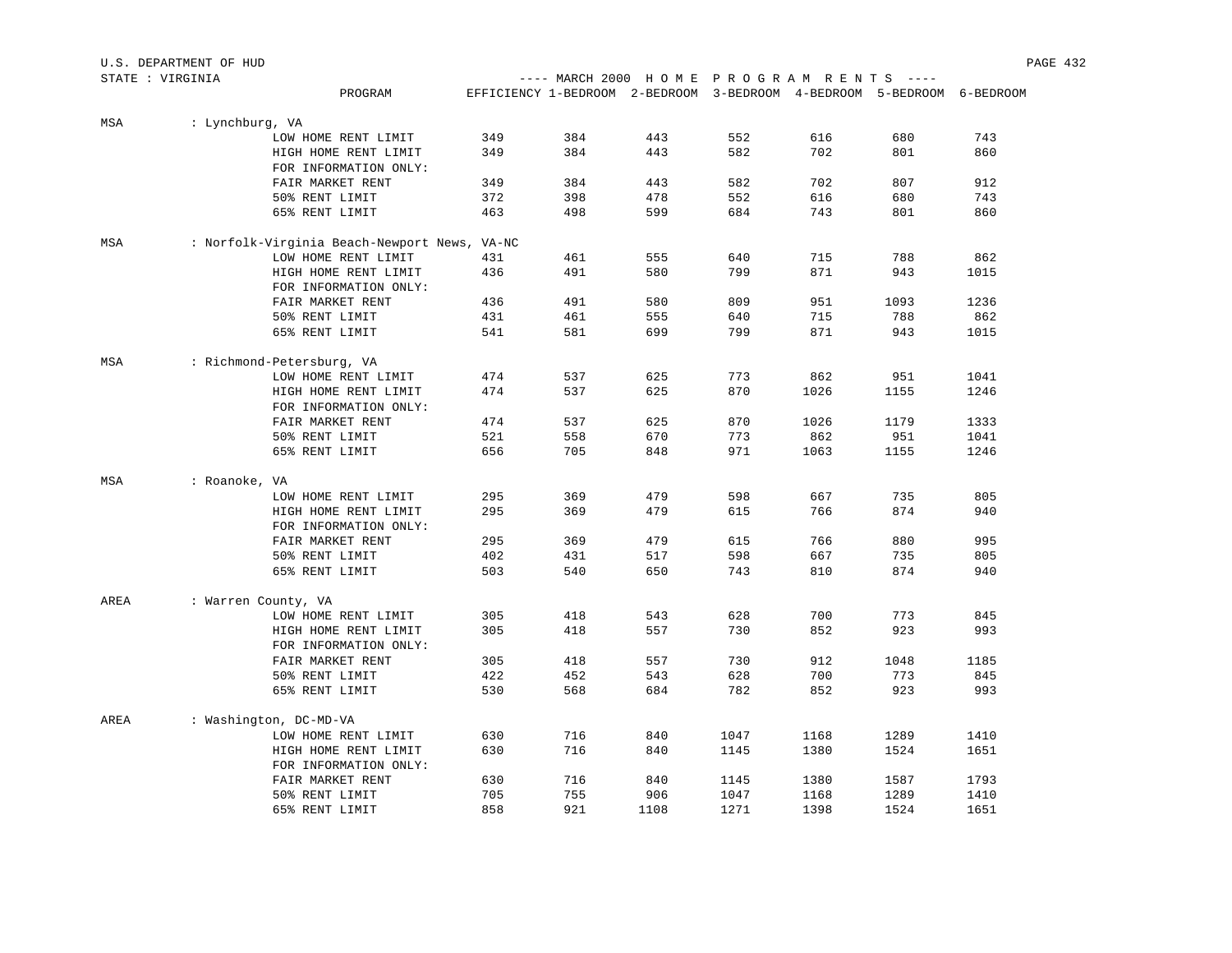|        | STATE : VIRGINIA            |                       |     | ---- MARCH 2000 HOME PROGRAM RENTS ----                                |     |     |     |     |     |
|--------|-----------------------------|-----------------------|-----|------------------------------------------------------------------------|-----|-----|-----|-----|-----|
|        |                             | PROGRAM               |     | EFFICIENCY 1-BEDROOM 2-BEDROOM 3-BEDROOM 4-BEDROOM 5-BEDROOM 6-BEDROOM |     |     |     |     |     |
| COUNTY | $\mathcal{L}$               | Accomack County       |     |                                                                        |     |     |     |     |     |
|        |                             | LOW HOME RENT LIMIT   | 341 | 368                                                                    | 430 | 517 | 577 | 636 | 696 |
|        |                             | HIGH HOME RENT LIMIT  | 341 | 368                                                                    | 430 | 571 | 688 | 746 | 798 |
|        |                             | FOR INFORMATION ONLY: |     |                                                                        |     |     |     |     |     |
|        |                             | FAIR MARKET RENT      | 341 | 368                                                                    | 430 | 571 | 688 | 791 | 894 |
|        |                             | 50% RENT LIMIT        | 348 | 373                                                                    | 447 | 517 | 577 | 636 | 696 |
|        |                             | 65% RENT LIMIT        | 432 | 465                                                                    | 560 | 638 | 692 | 746 | 798 |
| COUNTY | $\mathbf{1}$ , $\mathbf{1}$ | Alleghany County      |     |                                                                        |     |     |     |     |     |
|        |                             | LOW HOME RENT LIMIT   | 299 | 362                                                                    | 425 | 530 | 591 | 653 | 714 |
|        |                             | HIGH HOME RENT LIMIT  | 299 | 362                                                                    | 425 | 571 | 688 | 766 | 821 |
|        |                             | FOR INFORMATION ONLY: |     |                                                                        |     |     |     |     |     |
|        |                             | FAIR MARKET RENT      | 299 | 362                                                                    | 425 | 571 | 688 | 791 | 894 |
|        |                             | 50% RENT LIMIT        | 357 | 382                                                                    | 458 | 530 | 591 | 653 | 714 |
|        |                             | 65% RENT LIMIT        | 443 | 476                                                                    | 574 | 655 | 711 | 766 | 821 |
| COUNTY | $\mathcal{L}$               | Amelia County         |     |                                                                        |     |     |     |     |     |
|        |                             | LOW HOME RENT LIMIT   | 287 | 362                                                                    | 425 | 530 | 591 | 653 | 714 |
|        |                             | HIGH HOME RENT LIMIT  | 287 | 362                                                                    | 425 | 571 | 688 | 766 | 821 |
|        |                             | FOR INFORMATION ONLY: |     |                                                                        |     |     |     |     |     |
|        |                             | FAIR MARKET RENT      | 287 | 362                                                                    | 425 | 571 | 688 | 791 | 894 |
|        |                             | 50% RENT LIMIT        | 357 | 382                                                                    | 458 | 530 | 591 | 653 | 714 |
|        |                             | 65% RENT LIMIT        | 443 | 476                                                                    | 574 | 655 | 711 | 766 | 821 |
| COUNTY | $\mathcal{L}$               | Appomattox County     |     |                                                                        |     |     |     |     |     |
|        |                             | LOW HOME RENT LIMIT   | 287 | 362                                                                    | 425 | 530 | 591 | 653 | 714 |
|        |                             | HIGH HOME RENT LIMIT  | 287 | 362                                                                    | 425 | 571 | 688 | 766 | 821 |
|        |                             | FOR INFORMATION ONLY: |     |                                                                        |     |     |     |     |     |
|        |                             | FAIR MARKET RENT      | 287 | 362                                                                    | 425 | 571 | 688 | 791 | 894 |
|        |                             | 50% RENT LIMIT        | 357 | 382                                                                    | 458 | 530 | 591 | 653 | 714 |
|        |                             | 65% RENT LIMIT        | 443 | 476                                                                    | 574 | 655 | 711 | 766 | 821 |
| COUNTY | $\sim$                      | Augusta County        |     |                                                                        |     |     |     |     |     |
|        |                             | LOW HOME RENT LIMIT   | 287 | 372                                                                    | 452 | 564 | 628 | 694 | 759 |
|        |                             | HIGH HOME RENT LIMIT  | 287 | 372                                                                    | 452 | 595 | 724 | 821 | 881 |
|        |                             | FOR INFORMATION ONLY: |     |                                                                        |     |     |     |     |     |
|        |                             | FAIR MARKET RENT      | 287 | 372                                                                    | 452 | 595 | 724 | 832 | 941 |
|        |                             | 50% RENT LIMIT        | 380 | 406                                                                    | 488 | 564 | 628 | 694 | 759 |
|        |                             | 65% RENT LIMIT        | 473 | 508                                                                    | 613 | 699 | 760 | 821 | 881 |
| COUNTY | $\sim$                      | Bath County           |     |                                                                        |     |     |     |     |     |
|        |                             | LOW HOME RENT LIMIT   | 287 | 362                                                                    | 425 | 530 | 591 | 653 | 714 |
|        |                             | HIGH HOME RENT LIMIT  | 287 | 362                                                                    | 425 | 571 | 688 | 766 | 821 |
|        |                             | FOR INFORMATION ONLY: |     |                                                                        |     |     |     |     |     |
|        |                             | FAIR MARKET RENT      | 287 | 362                                                                    | 425 | 571 | 688 | 791 | 894 |
|        |                             | 50% RENT LIMIT        | 357 | 382                                                                    | 458 | 530 | 591 | 653 | 714 |
|        |                             | 65% RENT LIMIT        | 443 | 476                                                                    | 574 | 655 | 711 | 766 | 821 |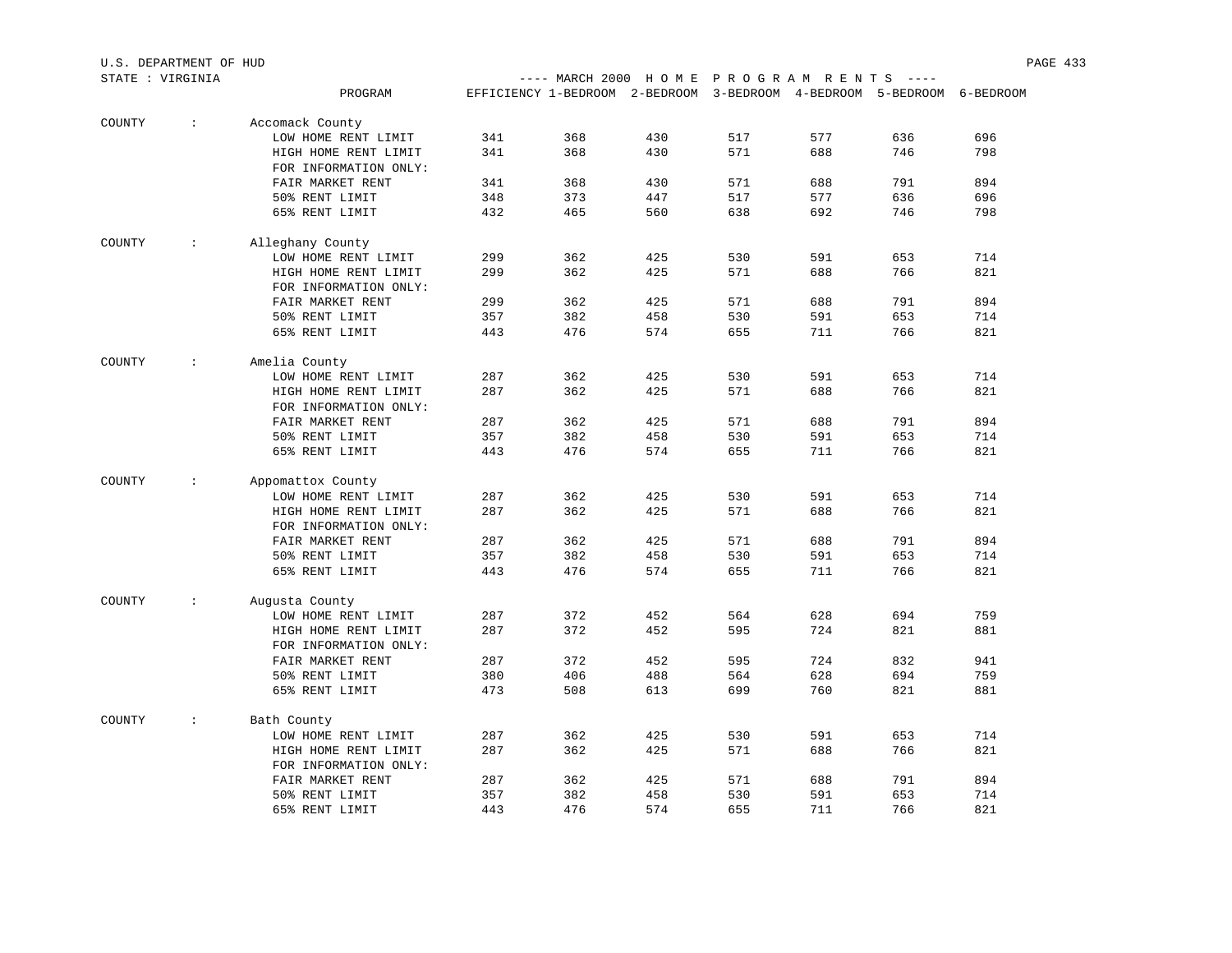|        | STATE : VIRGINIA     |                                               |     | ---- MARCH 2000 HOME PROGRAM RENTS ----                                |     |     |     |     |      |
|--------|----------------------|-----------------------------------------------|-----|------------------------------------------------------------------------|-----|-----|-----|-----|------|
|        |                      | PROGRAM                                       |     | EFFICIENCY 1-BEDROOM 2-BEDROOM 3-BEDROOM 4-BEDROOM 5-BEDROOM 6-BEDROOM |     |     |     |     |      |
|        |                      |                                               |     |                                                                        |     |     |     |     |      |
| COUNTY | $\sim$               | Bland County                                  |     |                                                                        |     |     |     |     |      |
|        |                      | LOW HOME RENT LIMIT                           | 287 | 362                                                                    | 425 | 530 | 591 | 653 | 714  |
|        |                      | HIGH HOME RENT LIMIT                          | 287 | 362                                                                    | 425 | 571 | 688 | 766 | 821  |
|        |                      | FOR INFORMATION ONLY:                         |     |                                                                        |     |     |     |     |      |
|        |                      | FAIR MARKET RENT                              | 287 | 362                                                                    | 425 | 571 | 688 | 791 | 894  |
|        |                      | 50% RENT LIMIT                                | 357 | 382                                                                    | 458 | 530 | 591 | 653 | 714  |
|        |                      | 65% RENT LIMIT                                | 443 | 476                                                                    | 574 | 655 | 711 | 766 | 821  |
| COUNTY | $\ddot{\phantom{0}}$ | Brunswick County                              |     |                                                                        |     |     |     |     |      |
|        |                      | LOW HOME RENT LIMIT                           | 287 | 362                                                                    | 425 | 517 | 577 | 636 | 696  |
|        |                      | HIGH HOME RENT LIMIT                          | 287 | 362                                                                    | 425 | 571 | 688 | 746 | 798  |
|        |                      | FOR INFORMATION ONLY:                         |     |                                                                        |     |     |     |     |      |
|        |                      | FAIR MARKET RENT                              | 287 | 362                                                                    | 425 | 571 | 688 | 791 | 894  |
|        |                      | 50% RENT LIMIT                                | 348 | 373                                                                    | 447 | 517 | 577 | 636 | 696  |
|        |                      |                                               |     |                                                                        |     |     |     |     |      |
|        |                      | 65% RENT LIMIT                                | 432 | 465                                                                    | 560 | 638 | 692 | 746 | 798  |
| COUNTY | $\sim$               | Buchanan County                               |     |                                                                        |     |     |     |     |      |
|        |                      | LOW HOME RENT LIMIT                           | 287 | 362                                                                    | 425 | 517 | 577 | 636 | 696  |
|        |                      | HIGH HOME RENT LIMIT                          | 287 | 362                                                                    | 425 | 571 | 688 | 746 | 798  |
|        |                      | FOR INFORMATION ONLY:                         |     |                                                                        |     |     |     |     |      |
|        |                      | FAIR MARKET RENT                              | 287 | 362                                                                    | 425 | 571 | 688 | 791 | 894  |
|        |                      | 50% RENT LIMIT                                | 348 | 373                                                                    | 447 | 517 | 577 | 636 | 696  |
|        |                      | 65% RENT LIMIT                                | 432 | 465                                                                    | 560 | 638 | 692 | 746 | 798  |
| COUNTY | $\sim$               | Buckingham County                             |     |                                                                        |     |     |     |     |      |
|        |                      | LOW HOME RENT LIMIT                           | 287 | 362                                                                    | 425 | 517 | 577 | 636 | 696  |
|        |                      |                                               | 287 | 362                                                                    | 425 | 571 | 688 | 746 | 798  |
|        |                      | HIGH HOME RENT LIMIT<br>FOR INFORMATION ONLY: |     |                                                                        |     |     |     |     |      |
|        |                      | FAIR MARKET RENT                              | 287 | 362                                                                    | 425 | 571 | 688 | 791 | 894  |
|        |                      |                                               |     |                                                                        |     |     |     |     |      |
|        |                      | 50% RENT LIMIT                                | 348 | 373                                                                    | 447 | 517 | 577 | 636 | 696  |
|        |                      | 65% RENT LIMIT                                | 432 | 465                                                                    | 560 | 638 | 692 | 746 | 798  |
| COUNTY | $\mathcal{L}$        | Caroline County                               |     |                                                                        |     |     |     |     |      |
|        |                      | LOW HOME RENT LIMIT                           | 377 | 404                                                                    | 485 | 560 | 625 | 689 | 754  |
|        |                      | HIGH HOME RENT LIMIT                          | 407 | 412                                                                    | 551 | 694 | 755 | 814 | 874  |
|        |                      | FOR INFORMATION ONLY:                         |     |                                                                        |     |     |     |     |      |
|        |                      | FAIR MARKET RENT                              | 407 | 412                                                                    | 551 | 731 | 771 | 886 | 1002 |
|        |                      | 50% RENT LIMIT                                | 377 | 404                                                                    | 485 | 560 | 625 | 689 | 754  |
|        |                      | 65% RENT LIMIT                                | 470 | 505                                                                    | 608 | 694 | 755 | 814 | 874  |
|        |                      |                                               |     |                                                                        |     |     |     |     |      |
| COUNTY | $\sim$               | Carroll County                                |     |                                                                        |     |     |     |     |      |
|        |                      | LOW HOME RENT LIMIT                           | 287 | 362                                                                    | 425 | 517 | 577 | 636 | 696  |
|        |                      | HIGH HOME RENT LIMIT                          | 287 | 362                                                                    | 425 | 571 | 688 | 746 | 798  |
|        |                      | FOR INFORMATION ONLY:                         |     |                                                                        |     |     |     |     |      |
|        |                      | FAIR MARKET RENT                              | 287 | 362                                                                    | 425 | 571 | 688 | 791 | 894  |
|        |                      | 50% RENT LIMIT                                | 348 | 373                                                                    | 447 | 517 | 577 | 636 | 696  |
|        |                      | 65% RENT LIMIT                                | 432 | 465                                                                    | 560 | 638 | 692 | 746 | 798  |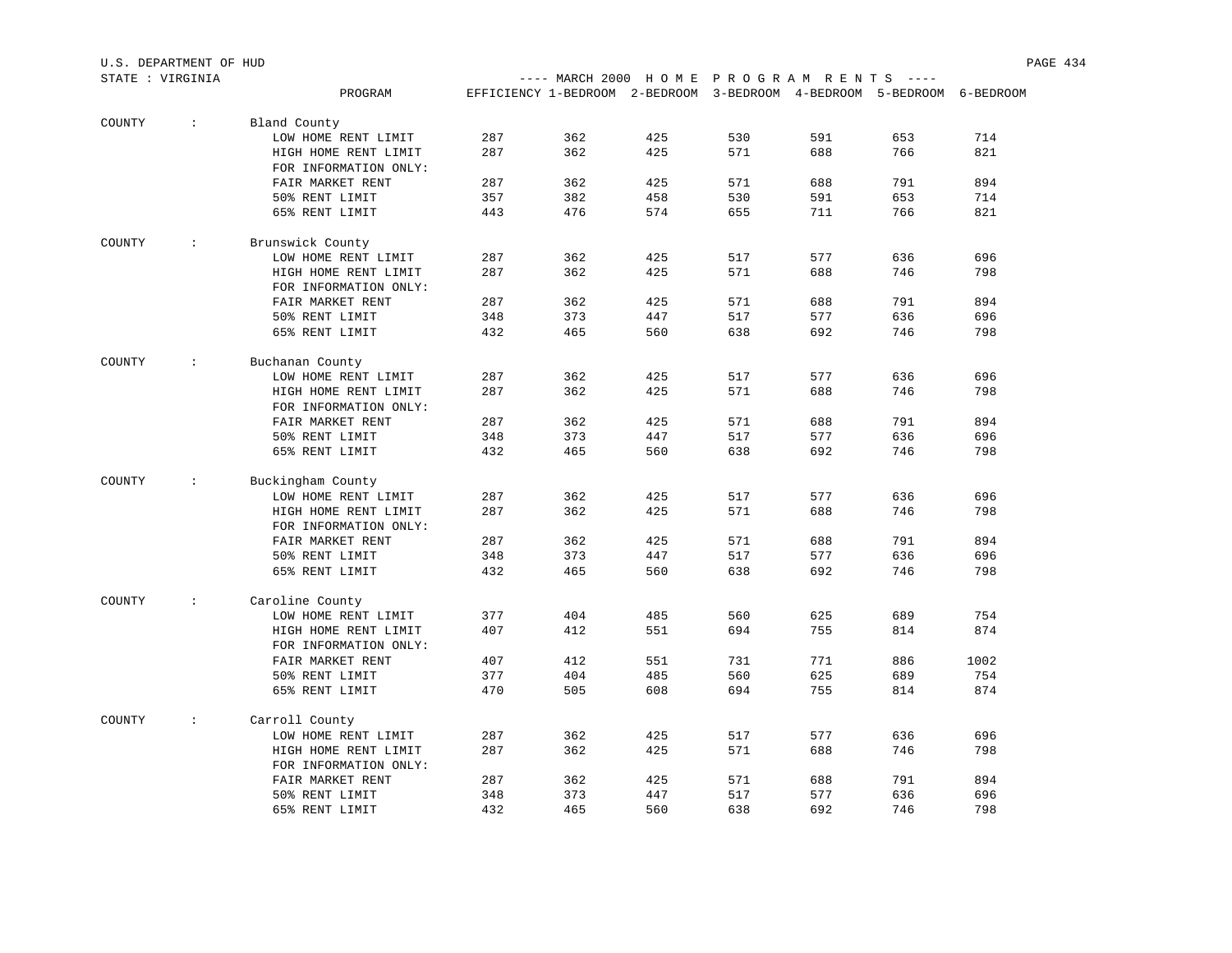|        | STATE : VIRGINIA |                       |     | ---- MARCH 2000 HOME PROGRAM RENTS ----                                |     |     |     |     |      |
|--------|------------------|-----------------------|-----|------------------------------------------------------------------------|-----|-----|-----|-----|------|
|        |                  | PROGRAM               |     | EFFICIENCY 1-BEDROOM 2-BEDROOM 3-BEDROOM 4-BEDROOM 5-BEDROOM 6-BEDROOM |     |     |     |     |      |
| COUNTY | $\sim$           | Charlotte County      |     |                                                                        |     |     |     |     |      |
|        |                  | LOW HOME RENT LIMIT   | 287 | 362                                                                    | 425 | 517 | 577 | 636 | 696  |
|        |                  | HIGH HOME RENT LIMIT  | 287 | 362                                                                    | 425 | 571 | 688 | 746 | 798  |
|        |                  | FOR INFORMATION ONLY: |     |                                                                        |     |     |     |     |      |
|        |                  | FAIR MARKET RENT      | 287 | 362                                                                    | 425 | 571 | 688 | 791 | 894  |
|        |                  | 50% RENT LIMIT        | 348 | 373                                                                    | 447 | 517 | 577 | 636 | 696  |
|        |                  | 65% RENT LIMIT        | 432 | 465                                                                    | 560 | 638 | 692 | 746 | 798  |
| COUNTY | $\sim$           | Craig County          |     |                                                                        |     |     |     |     |      |
|        |                  | LOW HOME RENT LIMIT   | 287 | 362                                                                    | 425 | 530 | 591 | 653 | 714  |
|        |                  | HIGH HOME RENT LIMIT  | 287 | 362                                                                    | 425 | 571 | 688 | 766 | 821  |
|        |                  | FOR INFORMATION ONLY: |     |                                                                        |     |     |     |     |      |
|        |                  | FAIR MARKET RENT      | 287 | 362                                                                    | 425 | 571 | 688 | 791 | 894  |
|        |                  | 50% RENT LIMIT        | 357 | 382                                                                    | 458 | 530 | 591 | 653 | 714  |
|        |                  | 65% RENT LIMIT        | 443 | 476                                                                    | 574 | 655 | 711 | 766 | 821  |
| COUNTY | $\mathcal{L}$    | Cumberland County     |     |                                                                        |     |     |     |     |      |
|        |                  | LOW HOME RENT LIMIT   | 287 | 378                                                                    | 455 | 525 | 586 | 646 | 707  |
|        |                  | HIGH HOME RENT LIMIT  | 287 | 394                                                                    | 457 | 571 | 688 | 758 | 812  |
|        |                  | FOR INFORMATION ONLY: |     |                                                                        |     |     |     |     |      |
|        |                  | FAIR MARKET RENT      | 287 | 394                                                                    | 457 | 571 | 688 | 791 | 894  |
|        |                  | 50% RENT LIMIT        | 353 | 378                                                                    | 455 | 525 | 586 | 646 | 707  |
|        |                  | 65% RENT LIMIT        | 440 | 472                                                                    | 569 | 648 | 703 | 758 | 812  |
| COUNTY | $\mathcal{L}$    | Dickenson County      |     |                                                                        |     |     |     |     |      |
|        |                  | LOW HOME RENT LIMIT   | 287 | 362                                                                    | 425 | 517 | 577 | 636 | 696  |
|        |                  | HIGH HOME RENT LIMIT  | 287 | 362                                                                    | 425 | 571 | 688 | 746 | 798  |
|        |                  | FOR INFORMATION ONLY: |     |                                                                        |     |     |     |     |      |
|        |                  | FAIR MARKET RENT      | 287 | 362                                                                    | 425 | 571 | 688 | 791 | 894  |
|        |                  | 50% RENT LIMIT        | 348 | 373                                                                    | 447 | 517 | 577 | 636 | 696  |
|        |                  | 65% RENT LIMIT        | 432 | 465                                                                    | 560 | 638 | 692 | 746 | 798  |
| COUNTY | $\sim$           | Essex County          |     |                                                                        |     |     |     |     |      |
|        |                  | LOW HOME RENT LIMIT   | 287 | 404                                                                    | 477 | 595 | 663 | 733 | 801  |
|        |                  | HIGH HOME RENT LIMIT  | 287 | 404                                                                    | 477 | 664 | 783 | 870 | 935  |
|        |                  | FOR INFORMATION ONLY: |     |                                                                        |     |     |     |     |      |
|        |                  | FAIR MARKET RENT      | 287 | 404                                                                    | 477 | 664 | 783 | 900 | 1017 |
|        |                  | 50% RENT LIMIT        | 401 | 429                                                                    | 515 | 595 | 663 | 733 | 801  |
|        |                  | 65% RENT LIMIT        | 501 | 538                                                                    | 648 | 739 | 806 | 870 | 935  |
| COUNTY | $\sim$           | Floyd County          |     |                                                                        |     |     |     |     |      |
|        |                  | LOW HOME RENT LIMIT   | 287 | 362                                                                    | 425 | 517 | 577 | 636 | 696  |
|        |                  | HIGH HOME RENT LIMIT  | 287 | 362                                                                    | 425 | 571 | 688 | 746 | 798  |
|        |                  | FOR INFORMATION ONLY: |     |                                                                        |     |     |     |     |      |
|        |                  | FAIR MARKET RENT      | 287 | 362                                                                    | 425 | 571 | 688 | 791 | 894  |
|        |                  | 50% RENT LIMIT        | 348 | 373                                                                    | 447 | 517 | 577 | 636 | 696  |
|        |                  | 65% RENT LIMIT        | 432 | 465                                                                    | 560 | 638 | 692 | 746 | 798  |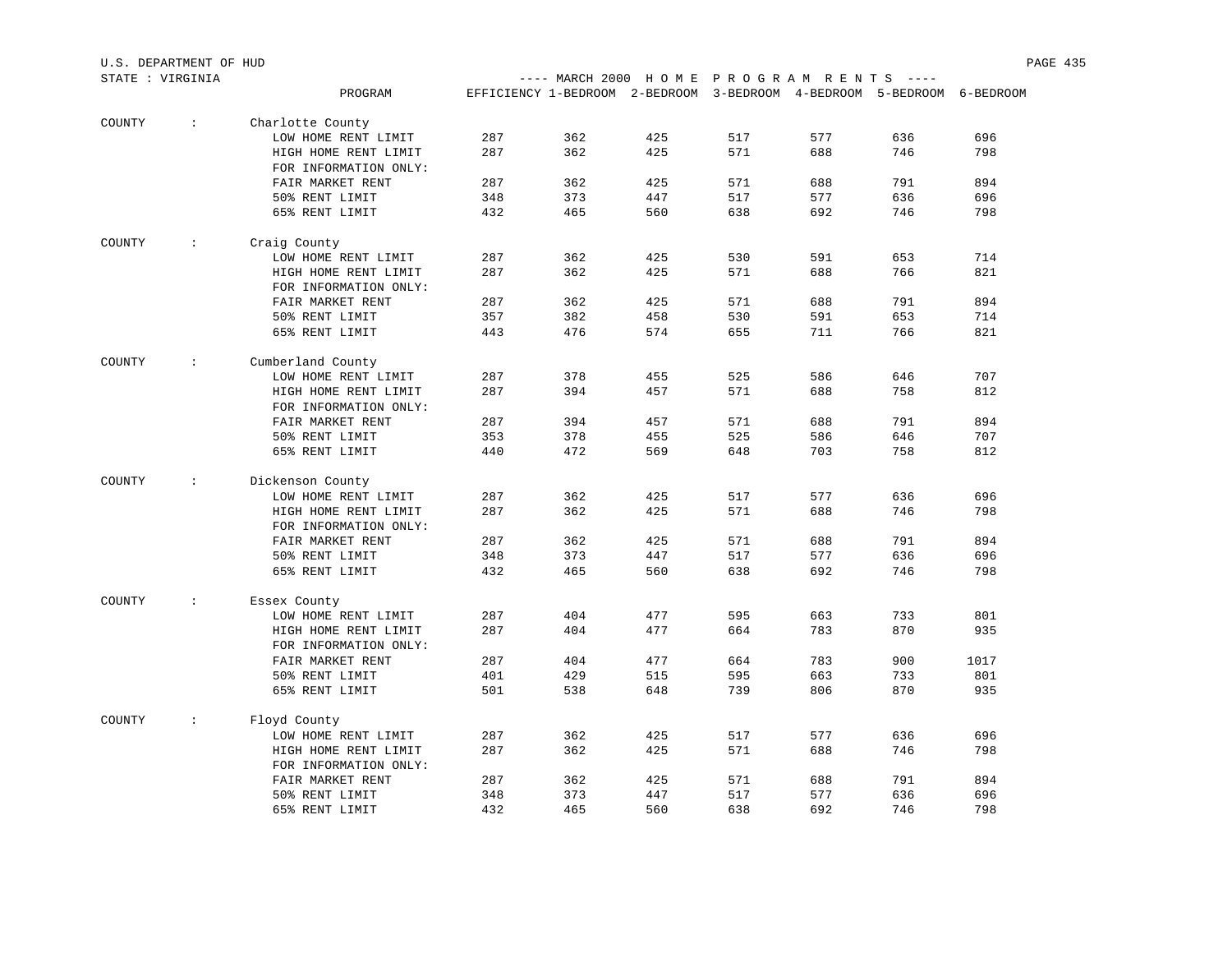| STATE : VIRGINIA |                             |                       |     | ---- MARCH 2000 HOME PROGRAM RENTS ----                                |     |     |     |      |      |
|------------------|-----------------------------|-----------------------|-----|------------------------------------------------------------------------|-----|-----|-----|------|------|
|                  |                             | PROGRAM               |     | EFFICIENCY 1-BEDROOM 2-BEDROOM 3-BEDROOM 4-BEDROOM 5-BEDROOM 6-BEDROOM |     |     |     |      |      |
| COUNTY           | $\mathcal{I}^{\mathcal{I}}$ | Franklin County       |     |                                                                        |     |     |     |      |      |
|                  |                             | LOW HOME RENT LIMIT   | 287 | 362                                                                    | 425 | 530 | 591 | 653  | 714  |
|                  |                             | HIGH HOME RENT LIMIT  | 287 | 362                                                                    | 425 | 571 | 688 | 766  | 821  |
|                  |                             | FOR INFORMATION ONLY: |     |                                                                        |     |     |     |      |      |
|                  |                             | FAIR MARKET RENT      | 287 | 362                                                                    | 425 | 571 | 688 | 791  | 894  |
|                  |                             | 50% RENT LIMIT        | 357 | 382                                                                    | 458 | 530 | 591 | 653  | 714  |
|                  |                             | 65% RENT LIMIT        | 443 | 476                                                                    | 574 | 655 | 711 | 766  | 821  |
| COUNTY           | $\sim 100$                  | Frederick County      |     |                                                                        |     |     |     |      |      |
|                  |                             | LOW HOME RENT LIMIT   | 390 | 450                                                                    | 541 | 646 | 721 | 795  | 869  |
|                  |                             | HIGH HOME RENT LIMIT  | 390 | 450                                                                    | 541 | 741 | 878 | 951  | 1024 |
|                  |                             | FOR INFORMATION ONLY: |     |                                                                        |     |     |     |      |      |
|                  |                             | FAIR MARKET RENT      | 390 | 450                                                                    | 541 | 741 | 887 | 1020 | 1153 |
|                  |                             | 50% RENT LIMIT        | 435 | 466                                                                    | 558 | 646 | 721 | 795  | 869  |
|                  |                             | 65% RENT LIMIT        | 545 | 585                                                                    | 704 | 806 | 878 | 951  | 1024 |
| COUNTY           | $\sim$                      | Giles County          |     |                                                                        |     |     |     |      |      |
|                  |                             | LOW HOME RENT LIMIT   | 287 | 362                                                                    | 425 | 530 | 591 | 653  | 714  |
|                  |                             | HIGH HOME RENT LIMIT  | 287 | 362                                                                    | 425 | 571 | 688 | 766  | 821  |
|                  |                             | FOR INFORMATION ONLY: |     |                                                                        |     |     |     |      |      |
|                  |                             | FAIR MARKET RENT      | 287 | 362                                                                    | 425 | 571 | 688 | 791  | 894  |
|                  |                             | 50% RENT LIMIT        | 357 | 382                                                                    | 458 | 530 | 591 | 653  | 714  |
|                  |                             | 65% RENT LIMIT        | 443 | 476                                                                    | 574 | 655 | 711 | 766  | 821  |
|                  |                             |                       |     |                                                                        |     |     |     |      |      |
| COUNTY           | $\sim$                      | Grayson County        |     |                                                                        |     |     |     |      |      |
|                  |                             | LOW HOME RENT LIMIT   | 287 | 362                                                                    | 425 | 517 | 577 | 636  | 696  |
|                  |                             | HIGH HOME RENT LIMIT  | 287 | 362                                                                    | 425 | 571 | 688 | 746  | 798  |
|                  |                             | FOR INFORMATION ONLY: |     |                                                                        |     |     |     |      |      |
|                  |                             | FAIR MARKET RENT      | 287 | 362                                                                    | 425 | 571 | 688 | 791  | 894  |
|                  |                             | 50% RENT LIMIT        | 348 | 373                                                                    | 447 | 517 | 577 | 636  | 696  |
|                  |                             | 65% RENT LIMIT        | 432 | 465                                                                    | 560 | 638 | 692 | 746  | 798  |
| COUNTY           | $\mathcal{L}$               | Greensville County    |     |                                                                        |     |     |     |      |      |
|                  |                             | LOW HOME RENT LIMIT   | 287 | 372                                                                    | 425 | 517 | 577 | 636  | 696  |
|                  |                             | HIGH HOME RENT LIMIT  | 287 | 372                                                                    | 425 | 571 | 688 | 746  | 798  |
|                  |                             | FOR INFORMATION ONLY: |     |                                                                        |     |     |     |      |      |
|                  |                             | FAIR MARKET RENT      | 287 | 372                                                                    | 425 | 571 | 688 | 791  | 894  |
|                  |                             | 50% RENT LIMIT        | 348 | 373                                                                    | 447 | 517 | 577 | 636  | 696  |
|                  |                             | 65% RENT LIMIT        | 432 | 465                                                                    | 560 | 638 | 692 | 746  | 798  |
| COUNTY           | $\mathcal{L}$               | Halifax County        |     |                                                                        |     |     |     |      |      |
|                  |                             | LOW HOME RENT LIMIT   | 287 | 362                                                                    | 425 | 517 | 577 | 636  | 696  |
|                  |                             | HIGH HOME RENT LIMIT  | 287 | 362                                                                    | 425 | 571 | 688 | 746  | 798  |
|                  |                             | FOR INFORMATION ONLY: |     |                                                                        |     |     |     |      |      |
|                  |                             | FAIR MARKET RENT      | 287 | 362                                                                    | 425 | 571 | 688 | 791  | 894  |
|                  |                             | 50% RENT LIMIT        | 348 | 373                                                                    | 447 | 517 | 577 | 636  | 696  |
|                  |                             | 65% RENT LIMIT        | 432 | 465                                                                    | 560 | 638 | 692 | 746  | 798  |
|                  |                             |                       |     |                                                                        |     |     |     |      |      |

U.S. DEPARTMENT OF HUD PAGE 436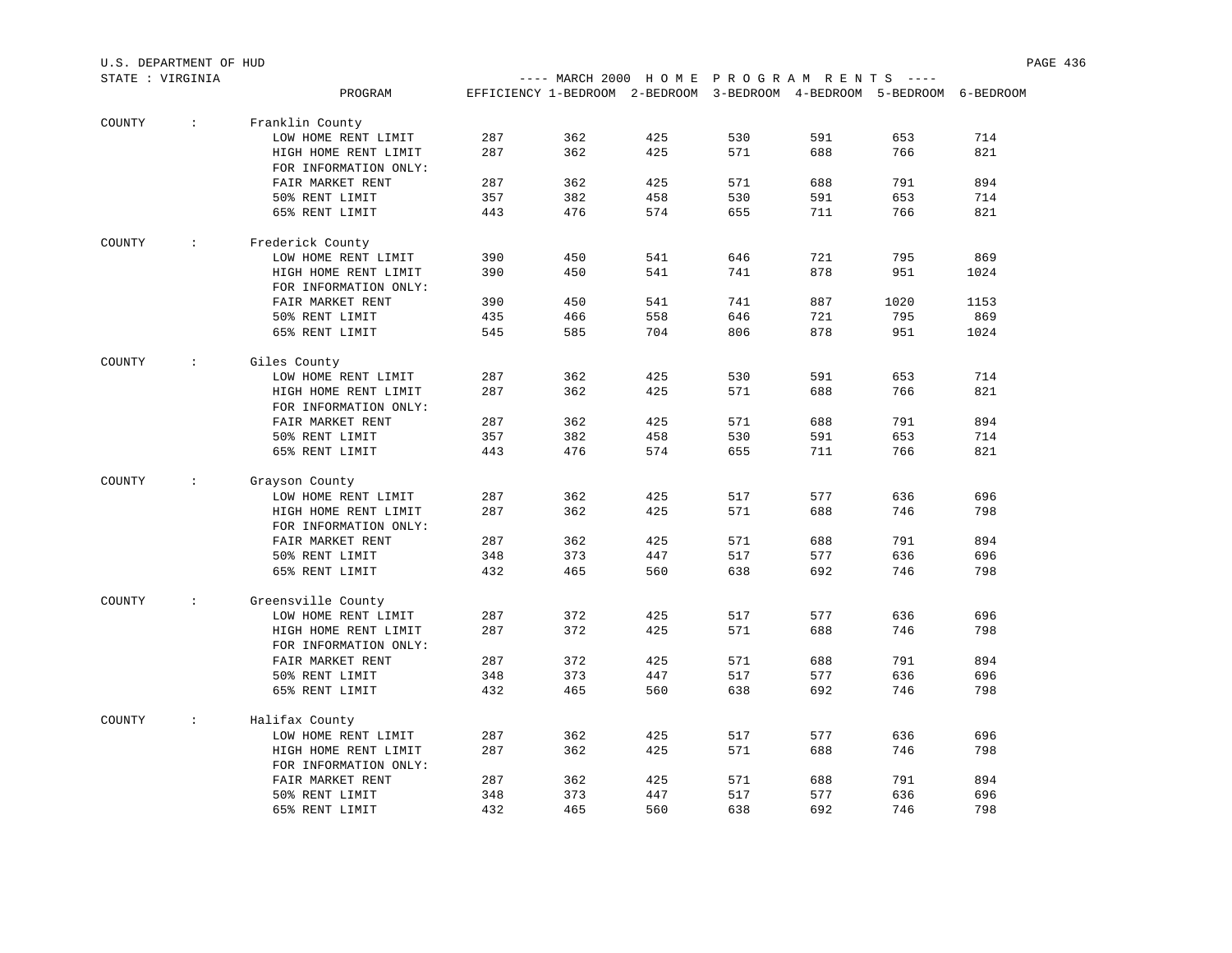|        | STATE : VIRGINIA |                       |     |     | ---- MARCH 2000 HOME PROGRAM RENTS ----                                |     |     |     |     |
|--------|------------------|-----------------------|-----|-----|------------------------------------------------------------------------|-----|-----|-----|-----|
|        |                  | PROGRAM               |     |     | EFFICIENCY 1-BEDROOM 2-BEDROOM 3-BEDROOM 4-BEDROOM 5-BEDROOM 6-BEDROOM |     |     |     |     |
| COUNTY | $\sim$           | Henry County          |     |     |                                                                        |     |     |     |     |
|        |                  | LOW HOME RENT LIMIT   | 287 | 362 | 425                                                                    | 523 | 583 | 645 | 705 |
|        |                  | HIGH HOME RENT LIMIT  | 287 | 362 | 425                                                                    | 571 | 688 | 756 | 811 |
|        |                  | FOR INFORMATION ONLY: |     |     |                                                                        |     |     |     |     |
|        |                  | FAIR MARKET RENT      | 287 | 362 | 425                                                                    | 571 | 688 | 791 | 894 |
|        |                  | 50% RENT LIMIT        | 352 | 377 | 453                                                                    | 523 | 583 | 645 | 705 |
|        |                  | 65% RENT LIMIT        | 438 | 471 | 566                                                                    | 647 | 702 | 756 | 811 |
|        |                  |                       |     |     |                                                                        |     |     |     |     |
| COUNTY | $\sim 100$       | Highland County       |     |     |                                                                        |     |     |     |     |
|        |                  | LOW HOME RENT LIMIT   | 287 | 362 | 425                                                                    | 517 | 577 | 636 | 696 |
|        |                  | HIGH HOME RENT LIMIT  | 287 | 362 | 425                                                                    | 571 | 688 | 746 | 798 |
|        |                  | FOR INFORMATION ONLY: |     |     |                                                                        |     |     |     |     |
|        |                  | FAIR MARKET RENT      | 287 | 362 | 425                                                                    | 571 | 688 | 791 | 894 |
|        |                  | 50% RENT LIMIT        | 348 | 373 | 447                                                                    | 517 | 577 | 636 | 696 |
|        |                  | 65% RENT LIMIT        | 432 | 465 | 560                                                                    | 638 | 692 | 746 | 798 |
|        |                  |                       |     |     |                                                                        |     |     |     |     |
| COUNTY | $\sim 100$       | King and Queen County |     |     |                                                                        |     |     |     |     |
|        |                  | LOW HOME RENT LIMIT   | 287 | 412 | 464                                                                    | 578 | 645 | 711 | 778 |
|        |                  | HIGH HOME RENT LIMIT  | 287 | 412 | 464                                                                    | 580 | 688 | 791 | 894 |
|        |                  | FOR INFORMATION ONLY: |     |     |                                                                        |     |     |     |     |
|        |                  | FAIR MARKET RENT      | 287 | 412 | 464                                                                    | 580 | 688 | 791 | 894 |
|        |                  | 50% RENT LIMIT        | 390 | 417 | 501                                                                    | 578 | 645 | 711 | 778 |
|        |                  | 65% RENT LIMIT        | 486 | 522 | 629                                                                    | 717 | 781 | 843 | 905 |
| COUNTY | $\mathcal{L}$    | King William County   |     |     |                                                                        |     |     |     |     |
|        |                  | LOW HOME RENT LIMIT   | 287 | 394 | 441                                                                    | 550 | 613 | 676 | 740 |
|        |                  | HIGH HOME RENT LIMIT  | 287 | 394 | 441                                                                    | 571 | 688 | 791 | 856 |
|        |                  | FOR INFORMATION ONLY: |     |     |                                                                        |     |     |     |     |
|        |                  | FAIR MARKET RENT      | 287 | 394 | 441                                                                    | 571 | 688 | 791 | 894 |
|        |                  | 50% RENT LIMIT        | 370 | 396 | 476                                                                    | 550 | 613 | 676 | 740 |
|        |                  | 65% RENT LIMIT        | 461 | 495 | 596                                                                    | 681 | 740 | 798 | 856 |
|        |                  |                       |     |     |                                                                        |     |     |     |     |
| COUNTY | $\mathcal{L}$    | Lancaster County      |     |     |                                                                        |     |     |     |     |
|        |                  | LOW HOME RENT LIMIT   | 359 | 403 | 455                                                                    | 568 | 633 | 699 | 764 |
|        |                  | HIGH HOME RENT LIMIT  | 359 | 403 | 455                                                                    | 606 | 738 | 826 | 888 |
|        |                  | FOR INFORMATION ONLY: |     |     |                                                                        |     |     |     |     |
|        |                  | FAIR MARKET RENT      | 359 | 403 | 455                                                                    | 606 | 738 | 848 | 959 |
|        |                  | 50% RENT LIMIT        | 382 | 410 | 491                                                                    | 568 | 633 | 699 | 764 |
|        |                  | 65% RENT LIMIT        | 477 | 512 | 616                                                                    | 704 | 766 | 826 | 888 |
| COUNTY | $\sim$           | Lee County            |     |     |                                                                        |     |     |     |     |
|        |                  | LOW HOME RENT LIMIT   | 287 | 362 | 425                                                                    | 517 | 577 | 636 | 696 |
|        |                  | HIGH HOME RENT LIMIT  | 287 | 362 | 425                                                                    | 571 | 688 | 746 | 798 |
|        |                  | FOR INFORMATION ONLY: |     |     |                                                                        |     |     |     |     |
|        |                  | FAIR MARKET RENT      | 287 | 362 | 425                                                                    | 571 | 688 | 791 | 894 |
|        |                  | 50% RENT LIMIT        | 348 | 373 | 447                                                                    | 517 | 577 | 636 | 696 |
|        |                  | 65% RENT LIMIT        | 432 | 465 | 560                                                                    | 638 | 692 | 746 | 798 |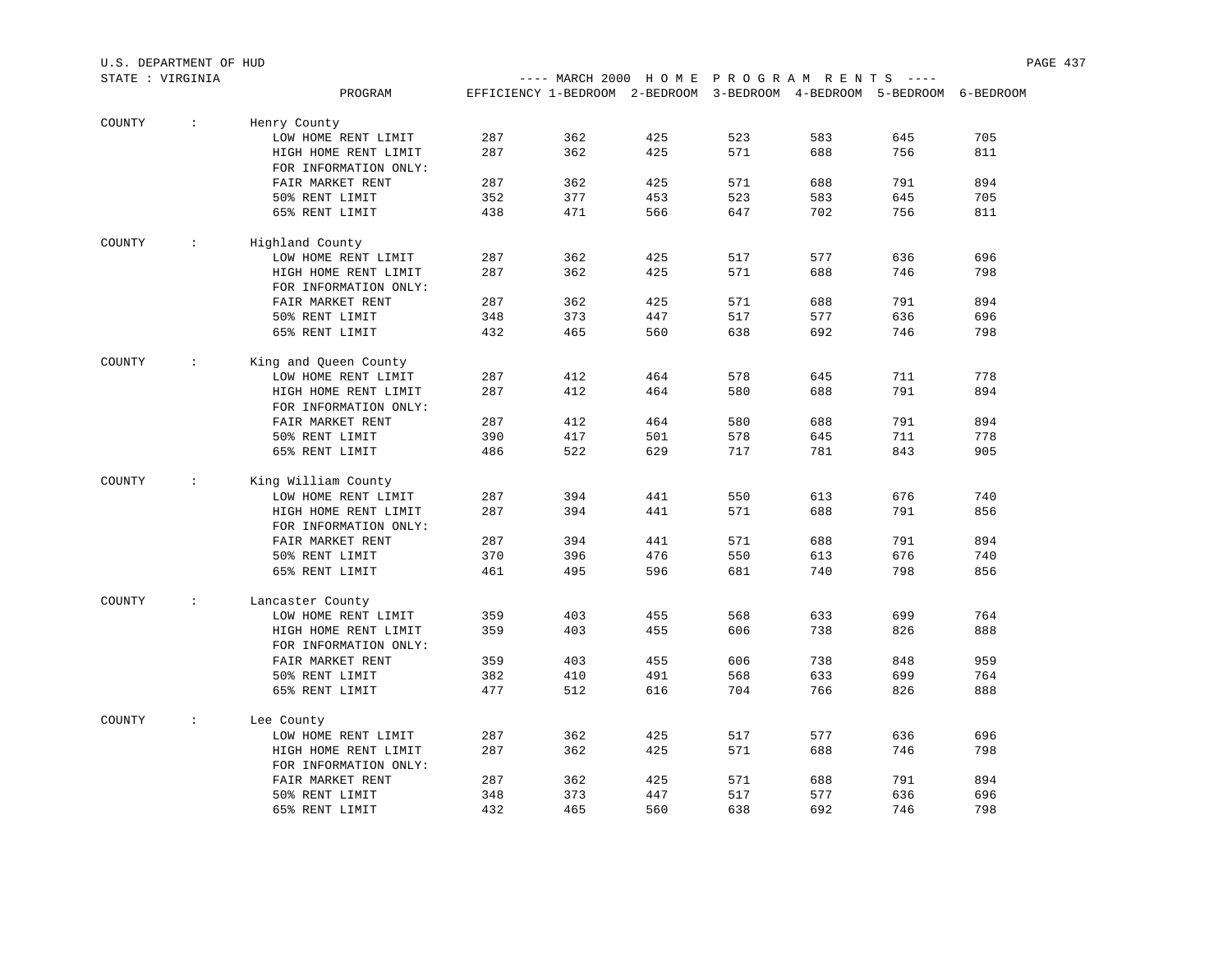| STATE : VIRGINIA |               |                                               |     |     | ---- MARCH 2000 HOME PROGRAM RENTS                                     |     |     | $\qquad \qquad - - - -$ |      |
|------------------|---------------|-----------------------------------------------|-----|-----|------------------------------------------------------------------------|-----|-----|-------------------------|------|
|                  |               | PROGRAM                                       |     |     | EFFICIENCY 1-BEDROOM 2-BEDROOM 3-BEDROOM 4-BEDROOM 5-BEDROOM 6-BEDROOM |     |     |                         |      |
|                  |               |                                               |     |     |                                                                        |     |     |                         |      |
| COUNTY           | $\sim$        | Louisa County                                 |     |     |                                                                        |     |     |                         |      |
|                  |               | LOW HOME RENT LIMIT                           | 287 | 374 | 461                                                                    | 566 | 632 | 698                     | 763  |
|                  |               | HIGH HOME RENT LIMIT<br>FOR INFORMATION ONLY: | 287 | 374 | 461                                                                    | 640 | 688 | 791                     | 886  |
|                  |               | FAIR MARKET RENT                              | 287 | 374 | 461                                                                    | 640 | 688 | 791                     | 894  |
|                  |               | 50% RENT LIMIT                                | 381 | 408 | 490                                                                    | 566 | 632 | 698                     | 763  |
|                  |               | 65% RENT LIMIT                                | 476 | 511 | 615                                                                    | 702 | 763 | 824                     | 886  |
| COUNTY           | $\sim$        | Lunenburg County                              |     |     |                                                                        |     |     |                         |      |
|                  |               | LOW HOME RENT LIMIT                           | 287 | 362 | 425                                                                    | 517 | 577 | 636                     | 696  |
|                  |               | HIGH HOME RENT LIMIT                          | 287 | 362 | 425                                                                    | 571 | 688 | 746                     | 798  |
|                  |               | FOR INFORMATION ONLY:                         |     |     |                                                                        |     |     |                         |      |
|                  |               | FAIR MARKET RENT                              | 287 | 362 | 425                                                                    | 571 | 688 | 791                     | 894  |
|                  |               | 50% RENT LIMIT                                | 348 | 373 | 447                                                                    | 517 | 577 | 636                     | 696  |
|                  |               | 65% RENT LIMIT                                | 432 | 465 | 560                                                                    | 638 | 692 | 746                     | 798  |
|                  |               |                                               |     |     |                                                                        |     |     |                         |      |
| COUNTY           | $\mathcal{L}$ | Madison County                                |     |     |                                                                        |     |     |                         |      |
|                  |               | LOW HOME RENT LIMIT                           | 288 | 428 | 482                                                                    | 601 | 671 | 740                     | 810  |
|                  |               | HIGH HOME RENT LIMIT                          | 288 | 428 | 482                                                                    | 604 | 790 | 880                     | 947  |
|                  |               | FOR INFORMATION ONLY:                         |     |     |                                                                        |     |     |                         |      |
|                  |               | FAIR MARKET RENT                              | 288 | 428 | 482                                                                    | 604 | 790 | 908                     | 1026 |
|                  |               | 50% RENT LIMIT                                | 405 | 433 | 521                                                                    | 601 | 671 | 740                     | 810  |
|                  |               | 65% RENT LIMIT                                | 506 | 544 | 655                                                                    | 748 | 815 | 880                     | 947  |
| COUNTY           | $\mathcal{L}$ | Mecklenburg County                            |     |     |                                                                        |     |     |                         |      |
|                  |               | LOW HOME RENT LIMIT                           | 287 | 362 | 425                                                                    | 517 | 577 | 636                     | 696  |
|                  |               | HIGH HOME RENT LIMIT                          | 287 | 362 | 425                                                                    | 571 | 688 | 746                     | 798  |
|                  |               | FOR INFORMATION ONLY:                         |     |     |                                                                        |     |     |                         |      |
|                  |               | FAIR MARKET RENT                              | 287 | 362 | 425                                                                    | 571 | 688 | 791                     | 894  |
|                  |               | 50% RENT LIMIT                                | 348 | 373 | 447                                                                    | 517 | 577 | 636                     | 696  |
|                  |               | 65% RENT LIMIT                                | 432 | 465 | 560                                                                    | 638 | 692 | 746                     | 798  |
| COUNTY           | $\sim$        | Middlesex County                              |     |     |                                                                        |     |     |                         |      |
|                  |               | LOW HOME RENT LIMIT                           | 287 | 364 | 425                                                                    | 530 | 591 | 653                     | 714  |
|                  |               | HIGH HOME RENT LIMIT                          | 287 | 364 | 425                                                                    | 571 | 688 | 766                     | 821  |
|                  |               | FOR INFORMATION ONLY:                         |     |     |                                                                        |     |     |                         |      |
|                  |               | FAIR MARKET RENT                              | 287 | 364 | 425                                                                    | 571 | 688 | 791                     | 894  |
|                  |               | 50% RENT LIMIT                                | 357 | 382 | 458                                                                    | 530 | 591 | 653                     | 714  |
|                  |               | 65% RENT LIMIT                                | 443 | 476 | 574                                                                    | 655 | 711 | 766                     | 821  |
| COUNTY           | $\sim$        | Montgomery County                             |     |     |                                                                        |     |     |                         |      |
|                  |               | LOW HOME RENT LIMIT                           | 295 | 388 | 456                                                                    | 569 | 635 | 700                     | 766  |
|                  |               | HIGH HOME RENT LIMIT                          | 295 | 388 | 456                                                                    | 633 | 749 | 829                     | 889  |
|                  |               | FOR INFORMATION ONLY:                         |     |     |                                                                        |     |     |                         |      |
|                  |               | FAIR MARKET RENT                              | 295 | 388 | 456                                                                    | 633 | 749 | 861                     | 973  |
|                  |               | 50% RENT LIMIT                                | 383 | 410 | 492                                                                    | 569 | 635 | 700                     | 766  |
|                  |               | 65% RENT LIMIT                                | 478 | 514 | 618                                                                    | 706 | 767 | 829                     | 889  |
|                  |               |                                               |     |     |                                                                        |     |     |                         |      |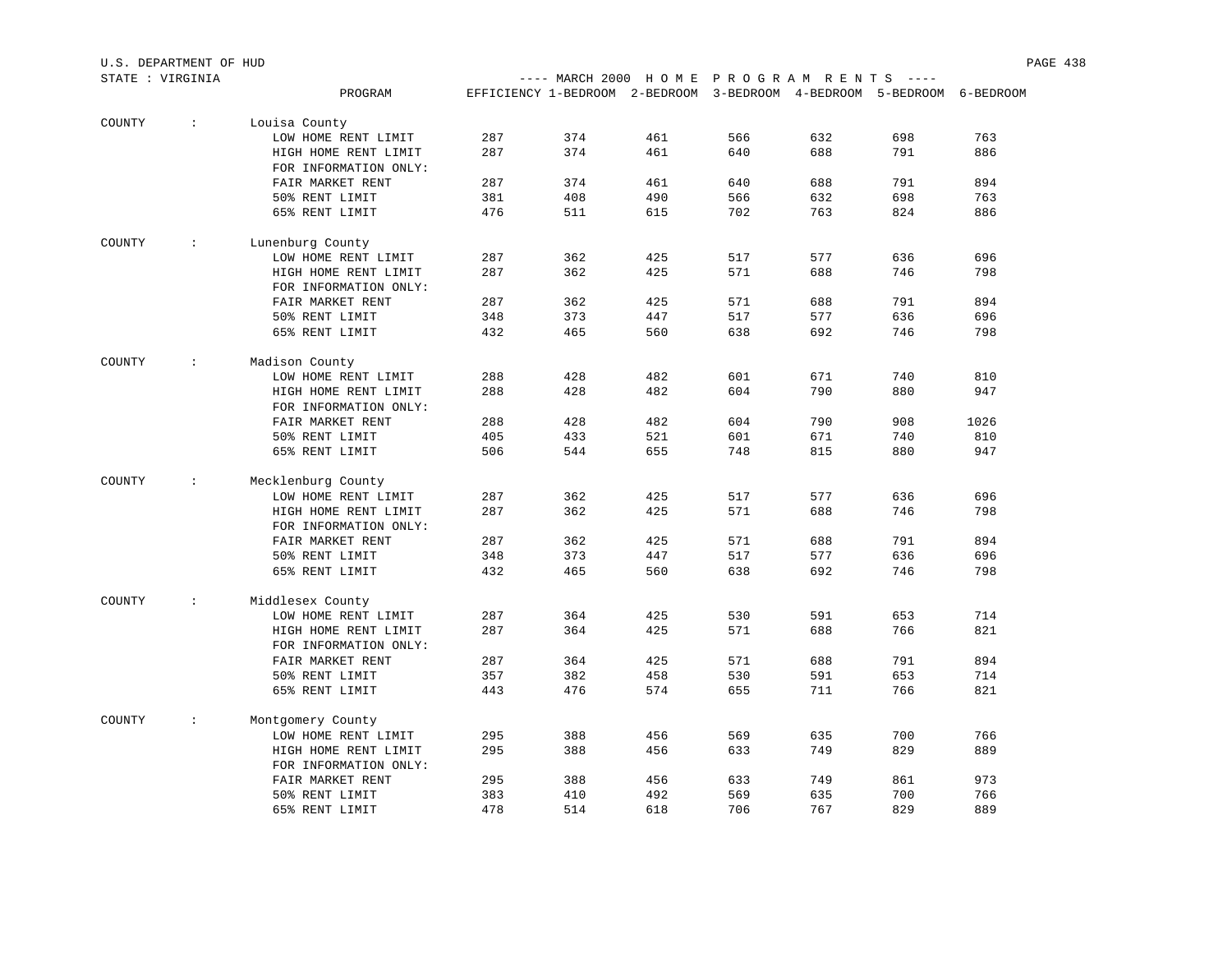|        | STATE : VIRGINIA |                                               |     | ---- MARCH 2000 HOME PROGRAM RENTS ----                                |     |     |     |      |      |
|--------|------------------|-----------------------------------------------|-----|------------------------------------------------------------------------|-----|-----|-----|------|------|
|        |                  | PROGRAM                                       |     | EFFICIENCY 1-BEDROOM 2-BEDROOM 3-BEDROOM 4-BEDROOM 5-BEDROOM 6-BEDROOM |     |     |     |      |      |
|        |                  |                                               |     |                                                                        |     |     |     |      |      |
| COUNTY | $\sim$           | Nelson County                                 |     |                                                                        |     |     |     |      |      |
|        |                  | LOW HOME RENT LIMIT                           | 287 | 362                                                                    | 425 | 517 | 577 | 636  | 696  |
|        |                  | HIGH HOME RENT LIMIT                          | 287 | 362                                                                    | 425 | 571 | 688 | 746  | 798  |
|        |                  | FOR INFORMATION ONLY:                         |     |                                                                        |     |     |     |      |      |
|        |                  | FAIR MARKET RENT                              | 287 | 362                                                                    | 425 | 571 | 688 | 791  | 894  |
|        |                  | 50% RENT LIMIT                                | 348 | 373                                                                    | 447 | 517 | 577 | 636  | 696  |
|        |                  | 65% RENT LIMIT                                | 432 | 465                                                                    | 560 | 638 | 692 | 746  | 798  |
| COUNTY | $\mathcal{L}$    | Northampton County                            |     |                                                                        |     |     |     |      |      |
|        |                  | LOW HOME RENT LIMIT                           | 287 | 362                                                                    | 425 | 517 | 577 | 636  | 696  |
|        |                  | HIGH HOME RENT LIMIT                          | 287 | 362                                                                    | 425 | 571 | 688 | 746  | 798  |
|        |                  | FOR INFORMATION ONLY:                         |     |                                                                        |     |     |     |      |      |
|        |                  | FAIR MARKET RENT                              | 287 | 362                                                                    | 425 | 571 | 688 | 791  | 894  |
|        |                  | 50% RENT LIMIT                                | 348 | 373                                                                    | 447 | 517 | 577 | 636  | 696  |
|        |                  |                                               |     |                                                                        |     |     |     |      |      |
|        |                  | 65% RENT LIMIT                                | 432 | 465                                                                    | 560 | 638 | 692 | 746  | 798  |
| COUNTY | $\sim$           | Northumberland County                         |     |                                                                        |     |     |     |      |      |
|        |                  | LOW HOME RENT LIMIT                           | 287 | 362                                                                    | 425 | 517 | 577 | 636  | 696  |
|        |                  | HIGH HOME RENT LIMIT                          | 287 | 362                                                                    | 425 | 571 | 688 | 746  | 798  |
|        |                  | FOR INFORMATION ONLY:                         |     |                                                                        |     |     |     |      |      |
|        |                  | FAIR MARKET RENT                              | 287 | 362                                                                    | 425 | 571 | 688 | 791  | 894  |
|        |                  | 50% RENT LIMIT                                | 348 | 373                                                                    | 447 | 517 | 577 | 636  | 696  |
|        |                  | 65% RENT LIMIT                                | 432 | 465                                                                    | 560 | 638 | 692 | 746  | 798  |
| COUNTY | $\mathcal{L}$    | Nottoway County                               |     |                                                                        |     |     |     |      |      |
|        |                  | LOW HOME RENT LIMIT                           | 287 | 362                                                                    | 425 | 517 | 577 | 636  | 696  |
|        |                  |                                               | 287 | 362                                                                    | 425 | 571 | 688 | 746  | 798  |
|        |                  | HIGH HOME RENT LIMIT<br>FOR INFORMATION ONLY: |     |                                                                        |     |     |     |      |      |
|        |                  | FAIR MARKET RENT                              | 287 | 362                                                                    | 425 | 571 | 688 | 791  | 894  |
|        |                  |                                               |     |                                                                        |     |     |     |      |      |
|        |                  | 50% RENT LIMIT                                | 348 | 373                                                                    | 447 | 517 | 577 | 636  | 696  |
|        |                  | 65% RENT LIMIT                                | 432 | 465                                                                    | 560 | 638 | 692 | 746  | 798  |
| COUNTY | $\mathcal{L}$    | Orange County                                 |     |                                                                        |     |     |     |      |      |
|        |                  | LOW HOME RENT LIMIT                           | 319 | 433                                                                    | 548 | 634 | 707 | 780  | 854  |
|        |                  | HIGH HOME RENT LIMIT                          | 319 | 433                                                                    | 580 | 790 | 862 | 933  | 1003 |
|        |                  | FOR INFORMATION ONLY:                         |     |                                                                        |     |     |     |      |      |
|        |                  | FAIR MARKET RENT                              | 319 | 433                                                                    | 580 | 807 | 947 | 1089 | 1231 |
|        |                  | 50% RENT LIMIT                                | 427 | 457                                                                    | 548 | 634 | 707 | 780  | 854  |
|        |                  | 65% RENT LIMIT                                | 535 | 575                                                                    | 691 | 790 | 862 | 933  | 1003 |
|        |                  |                                               |     |                                                                        |     |     |     |      |      |
| COUNTY | $\mathcal{L}$    | Page County                                   |     |                                                                        |     |     |     |      |      |
|        |                  | LOW HOME RENT LIMIT                           | 334 | 376                                                                    | 425 | 530 | 591 | 653  | 714  |
|        |                  | HIGH HOME RENT LIMIT                          | 334 | 376                                                                    | 425 | 571 | 688 | 766  | 821  |
|        |                  | FOR INFORMATION ONLY:                         |     |                                                                        |     |     |     |      |      |
|        |                  | FAIR MARKET RENT                              | 334 | 376                                                                    | 425 | 571 | 688 | 791  | 894  |
|        |                  | 50% RENT LIMIT                                | 357 | 382                                                                    | 458 | 530 | 591 | 653  | 714  |
|        |                  | 65% RENT LIMIT                                | 443 | 476                                                                    | 574 | 655 | 711 | 766  | 821  |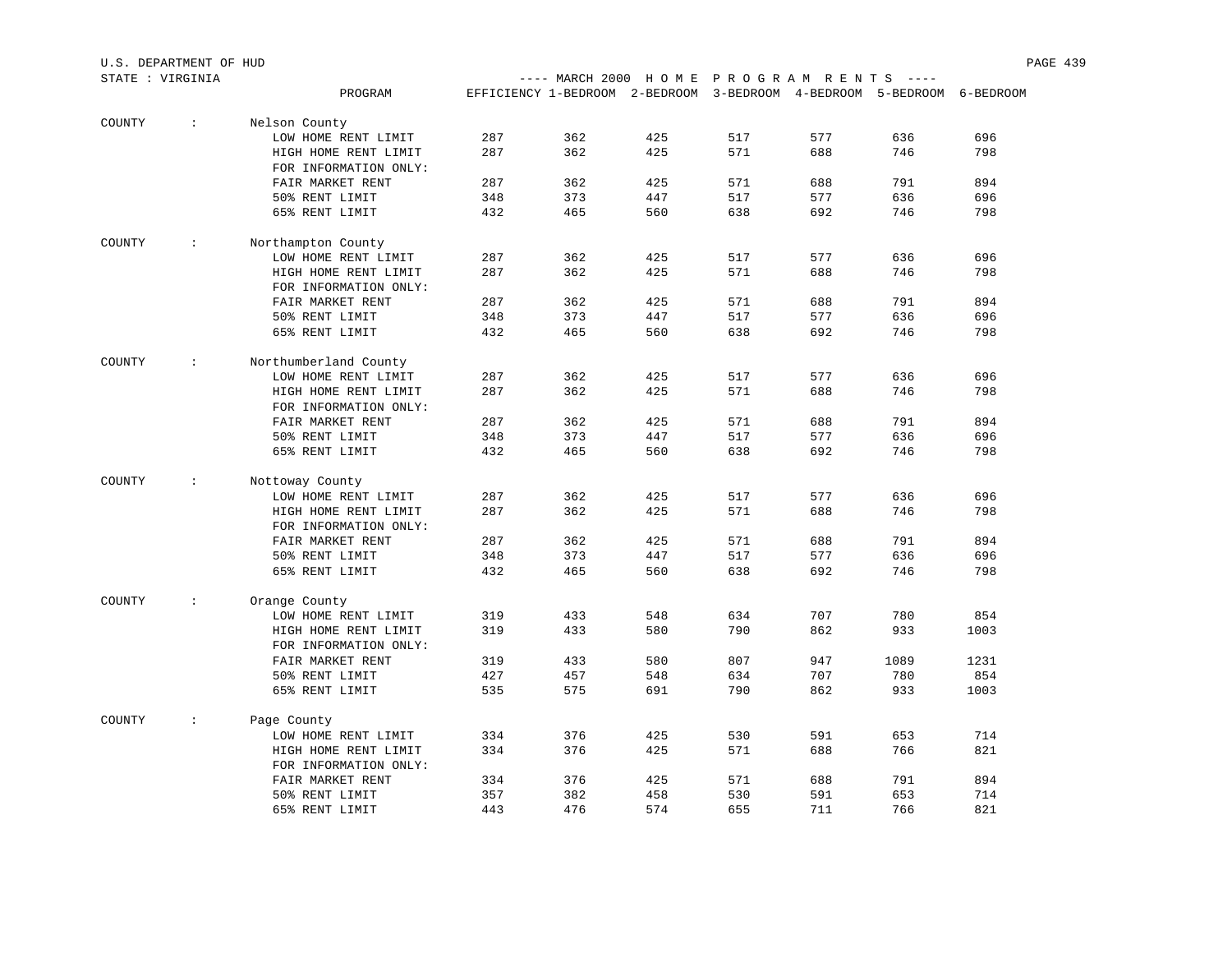|        | STATE : VIRGINIA     |                       |     | ---- MARCH 2000 HOME PROGRAM RENTS ----                                |     |     |     |            |      |
|--------|----------------------|-----------------------|-----|------------------------------------------------------------------------|-----|-----|-----|------------|------|
|        |                      | PROGRAM               |     | EFFICIENCY 1-BEDROOM 2-BEDROOM 3-BEDROOM 4-BEDROOM 5-BEDROOM 6-BEDROOM |     |     |     |            |      |
|        |                      |                       |     |                                                                        |     |     |     |            |      |
| COUNTY | $\sim$               | Patrick County        |     |                                                                        |     |     |     |            |      |
|        |                      | LOW HOME RENT LIMIT   | 287 | 362                                                                    | 425 | 518 | 578 | 638        | 698  |
|        |                      | HIGH HOME RENT LIMIT  | 287 | 362                                                                    | 425 | 571 | 688 | 748        | 802  |
|        |                      | FOR INFORMATION ONLY: |     |                                                                        |     |     |     |            |      |
|        |                      | FAIR MARKET RENT      | 287 | 362                                                                    | 425 | 571 | 688 | 791        | 894  |
|        |                      | 50% RENT LIMIT        | 348 | 373                                                                    | 448 | 518 | 578 | 638        | 698  |
|        |                      | 65% RENT LIMIT        | 433 | 466                                                                    | 561 | 640 | 695 | 748        | 802  |
| COUNTY | $\ddot{\phantom{0}}$ | Prince Edward County  |     |                                                                        |     |     |     |            |      |
|        |                      | LOW HOME RENT LIMIT   | 322 | 364                                                                    | 425 | 517 | 577 | 636        | 696  |
|        |                      | HIGH HOME RENT LIMIT  | 322 | 364                                                                    | 425 | 571 | 688 | 746        | 798  |
|        |                      | FOR INFORMATION ONLY: |     |                                                                        |     |     |     |            |      |
|        |                      | FAIR MARKET RENT      | 322 | 364                                                                    | 425 | 571 | 688 | 791        | 894  |
|        |                      | 50% RENT LIMIT        | 348 | 373                                                                    | 447 | 517 | 577 | 636        | 696  |
|        |                      | 65% RENT LIMIT        | 432 | 465                                                                    | 560 | 638 | 692 | 746        | 798  |
|        |                      |                       |     |                                                                        |     |     |     |            |      |
| COUNTY | $\mathcal{L}$        | Pulaski County        |     |                                                                        |     |     |     |            |      |
|        |                      | LOW HOME RENT LIMIT   | 287 | 362                                                                    | 425 | 517 | 577 | 636        | 696  |
|        |                      | HIGH HOME RENT LIMIT  | 287 | 362                                                                    | 425 | 571 | 688 | 746        | 798  |
|        |                      | FOR INFORMATION ONLY: |     |                                                                        |     |     |     |            |      |
|        |                      | FAIR MARKET RENT      | 287 | 362                                                                    | 425 | 571 | 688 | 791        | 894  |
|        |                      | 50% RENT LIMIT        | 348 | 373                                                                    | 447 | 517 | 577 | 636        | 696  |
|        |                      | 65% RENT LIMIT        | 432 | 465                                                                    | 560 | 638 | 692 | 746        | 798  |
| COUNTY | $\mathcal{L}$        | Rappahannock County   |     |                                                                        |     |     |     |            |      |
|        |                      | LOW HOME RENT LIMIT   | 291 | 472                                                                    | 531 | 663 | 740 | 815        | 892  |
|        |                      | HIGH HOME RENT LIMIT  | 291 | 472                                                                    | 531 | 737 | 869 | 978        | 1054 |
|        |                      | FOR INFORMATION ONLY: |     |                                                                        |     |     |     |            |      |
|        |                      | FAIR MARKET RENT      | 291 | 472                                                                    | 531 | 737 | 869 | 999        | 1129 |
|        |                      | 50% RENT LIMIT        | 446 |                                                                        | 573 | 663 | 740 |            | 892  |
|        |                      |                       | 560 | 478<br>601                                                             | 724 | 827 | 903 | 815<br>978 |      |
|        |                      | 65% RENT LIMIT        |     |                                                                        |     |     |     |            | 1054 |
| COUNTY | $\mathcal{L}$        | Richmond County       |     |                                                                        |     |     |     |            |      |
|        |                      | LOW HOME RENT LIMIT   | 287 | 373                                                                    | 429 | 517 | 577 | 636        | 696  |
|        |                      | HIGH HOME RENT LIMIT  | 287 | 383                                                                    | 429 | 571 | 692 | 746        | 798  |
|        |                      | FOR INFORMATION ONLY: |     |                                                                        |     |     |     |            |      |
|        |                      | FAIR MARKET RENT      | 287 | 383                                                                    | 429 | 571 | 705 | 810        | 916  |
|        |                      | 50% RENT LIMIT        | 348 | 373                                                                    | 447 | 517 | 577 | 636        | 696  |
|        |                      | 65% RENT LIMIT        | 432 | 465                                                                    | 560 | 638 | 692 | 746        | 798  |
| COUNTY | $\sim$               | Rockbridge County     |     |                                                                        |     |     |     |            |      |
|        |                      | LOW HOME RENT LIMIT   | 287 | 362                                                                    | 425 | 530 | 591 | 653        | 714  |
|        |                      | HIGH HOME RENT LIMIT  | 287 | 362                                                                    | 425 | 571 | 688 | 766        | 821  |
|        |                      | FOR INFORMATION ONLY: |     |                                                                        |     |     |     |            |      |
|        |                      | FAIR MARKET RENT      | 287 | 362                                                                    | 425 | 571 | 688 | 791        | 894  |
|        |                      | 50% RENT LIMIT        | 357 | 382                                                                    | 458 | 530 | 591 | 653        | 714  |
|        |                      | 65% RENT LIMIT        | 443 | 476                                                                    | 574 | 655 | 711 | 766        | 821  |
|        |                      |                       |     |                                                                        |     |     |     |            |      |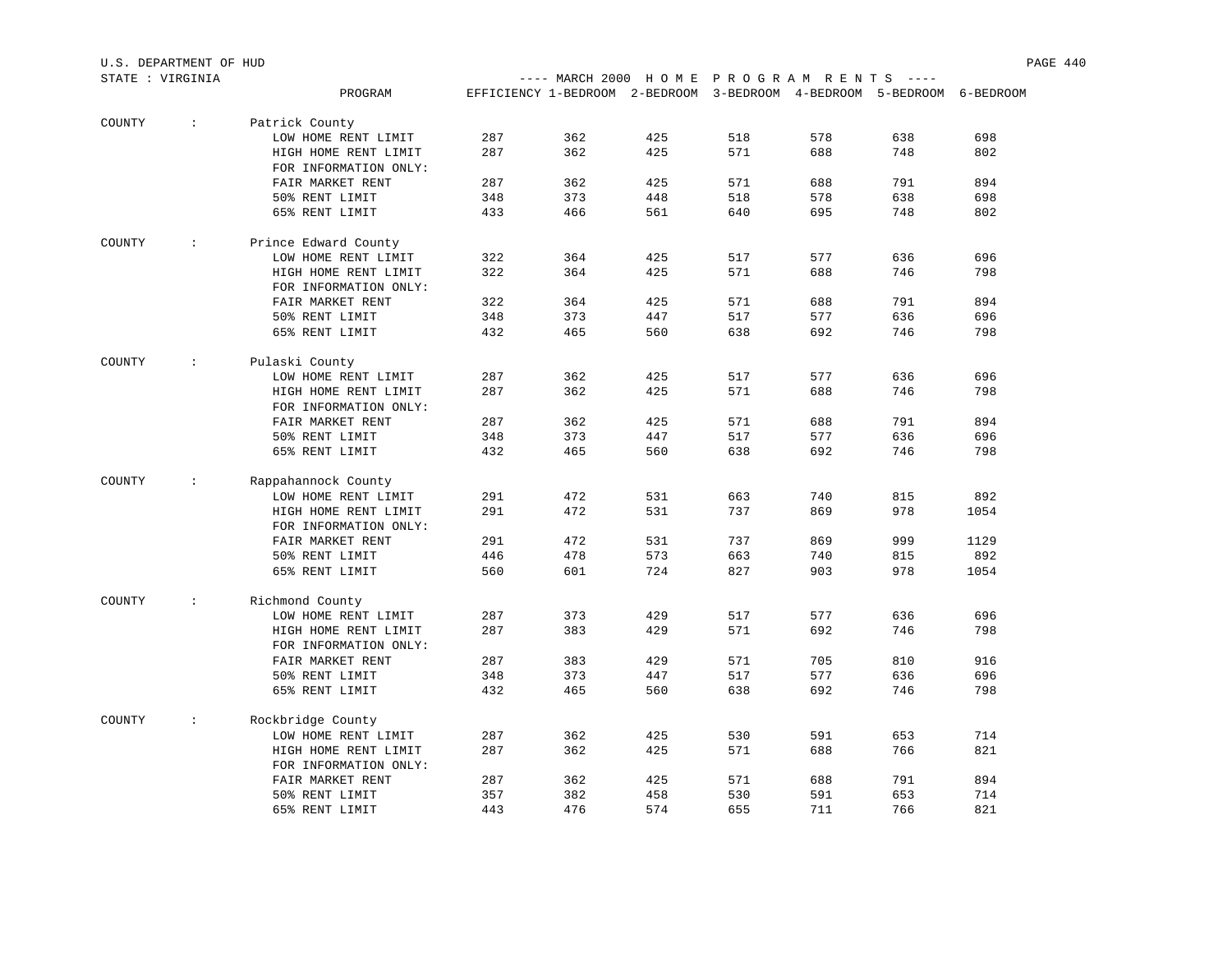| STATE : VIRGINIA |                                                             |                       |     | ---- MARCH 2000 HOME PROGRAM RENTS ----                                |     |     |     |     |      |
|------------------|-------------------------------------------------------------|-----------------------|-----|------------------------------------------------------------------------|-----|-----|-----|-----|------|
|                  |                                                             | PROGRAM               |     | EFFICIENCY 1-BEDROOM 2-BEDROOM 3-BEDROOM 4-BEDROOM 5-BEDROOM 6-BEDROOM |     |     |     |     |      |
| COUNTY           | $\mathcal{X}^{\mathcal{A}}$ and $\mathcal{X}^{\mathcal{A}}$ | Rockingham County     |     |                                                                        |     |     |     |     |      |
|                  |                                                             | LOW HOME RENT LIMIT   | 287 | 398                                                                    | 503 | 620 | 691 | 763 | 834  |
|                  |                                                             | HIGH HOME RENT LIMIT  | 287 | 398                                                                    | 503 | 690 | 809 | 910 | 979  |
|                  |                                                             | FOR INFORMATION ONLY: |     |                                                                        |     |     |     |     |      |
|                  |                                                             | FAIR MARKET RENT      | 287 | 398                                                                    | 503 | 690 | 809 | 930 | 1051 |
|                  |                                                             | 50% RENT LIMIT        | 417 | 447                                                                    | 536 | 620 | 691 | 763 | 834  |
|                  |                                                             | 65% RENT LIMIT        | 522 | 561                                                                    | 675 | 772 | 841 | 910 | 979  |
| COUNTY           | <b>Contractor</b>                                           | Russell County        |     |                                                                        |     |     |     |     |      |
|                  |                                                             | LOW HOME RENT LIMIT   | 287 | 362                                                                    | 425 | 517 | 577 | 636 | 696  |
|                  |                                                             | HIGH HOME RENT LIMIT  | 287 | 362                                                                    | 425 | 571 | 688 | 746 | 798  |
|                  |                                                             | FOR INFORMATION ONLY: |     |                                                                        |     |     |     |     |      |
|                  |                                                             | FAIR MARKET RENT      | 287 | 362                                                                    | 425 | 571 | 688 | 791 | 894  |
|                  |                                                             | 50% RENT LIMIT        | 348 | 373                                                                    | 447 | 517 | 577 | 636 | 696  |
|                  |                                                             | 65% RENT LIMIT        | 432 | 465                                                                    | 560 | 638 | 692 | 746 | 798  |
| COUNTY           | $\sim$                                                      | Shenandoah County     |     |                                                                        |     |     |     |     |      |
|                  |                                                             | LOW HOME RENT LIMIT   | 378 | 388                                                                    | 478 | 571 | 637 | 704 | 770  |
|                  |                                                             | HIGH HOME RENT LIMIT  | 378 | 388                                                                    | 478 | 662 | 752 | 833 | 895  |
|                  |                                                             | FOR INFORMATION ONLY: |     |                                                                        |     |     |     |     |      |
|                  |                                                             | FAIR MARKET RENT      | 378 | 388                                                                    | 478 | 662 | 752 | 864 | 977  |
|                  |                                                             | 50% RENT LIMIT        | 385 | 412                                                                    | 495 | 571 | 637 | 704 | 770  |
|                  |                                                             | 65% RENT LIMIT        | 480 | 516                                                                    | 621 | 709 | 771 | 833 | 895  |
| COUNTY           | $\sim 100$                                                  | Smyth County          |     |                                                                        |     |     |     |     |      |
|                  |                                                             | LOW HOME RENT LIMIT   | 287 | 362                                                                    | 425 | 517 | 577 | 636 | 696  |
|                  |                                                             | HIGH HOME RENT LIMIT  | 287 | 362                                                                    | 425 | 571 | 688 | 746 | 798  |
|                  |                                                             | FOR INFORMATION ONLY: |     |                                                                        |     |     |     |     |      |
|                  |                                                             | FAIR MARKET RENT      | 287 | 362                                                                    | 425 | 571 | 688 | 791 | 894  |
|                  |                                                             | 50% RENT LIMIT        | 348 | 373                                                                    | 447 | 517 | 577 | 636 | 696  |
|                  |                                                             | 65% RENT LIMIT        | 432 | 465                                                                    | 560 | 638 | 692 | 746 | 798  |
| COUNTY           | $\sim 100$                                                  | Southampton County    |     |                                                                        |     |     |     |     |      |
|                  |                                                             | LOW HOME RENT LIMIT   | 287 | 362                                                                    | 425 | 530 | 591 | 653 | 714  |
|                  |                                                             | HIGH HOME RENT LIMIT  | 287 | 362                                                                    | 425 | 571 | 688 | 766 | 821  |
|                  |                                                             | FOR INFORMATION ONLY: |     |                                                                        |     |     |     |     |      |
|                  |                                                             | FAIR MARKET RENT      | 287 | 362                                                                    | 425 | 571 | 688 | 791 | 894  |
|                  |                                                             | 50% RENT LIMIT        | 357 | 382                                                                    | 458 | 530 | 591 | 653 | 714  |
|                  |                                                             | 65% RENT LIMIT        | 443 | 476                                                                    | 574 | 655 | 711 | 766 | 821  |
| COUNTY           | $\mathcal{L}$                                               | Surry County          |     |                                                                        |     |     |     |     |      |
|                  |                                                             | LOW HOME RENT LIMIT   | 298 | 362                                                                    | 425 | 530 | 591 | 653 | 714  |
|                  |                                                             | HIGH HOME RENT LIMIT  | 298 | 362                                                                    | 425 | 571 | 688 | 766 | 821  |
|                  |                                                             | FOR INFORMATION ONLY: |     |                                                                        |     |     |     |     |      |
|                  |                                                             | FAIR MARKET RENT      | 298 | 362                                                                    | 425 | 571 | 688 | 791 | 894  |
|                  |                                                             | 50% RENT LIMIT        | 357 | 382                                                                    | 458 | 530 | 591 | 653 | 714  |
|                  |                                                             | 65% RENT LIMIT        | 443 | 476                                                                    | 574 | 655 | 711 | 766 | 821  |

U.S. DEPARTMENT OF HUD PAGE 441